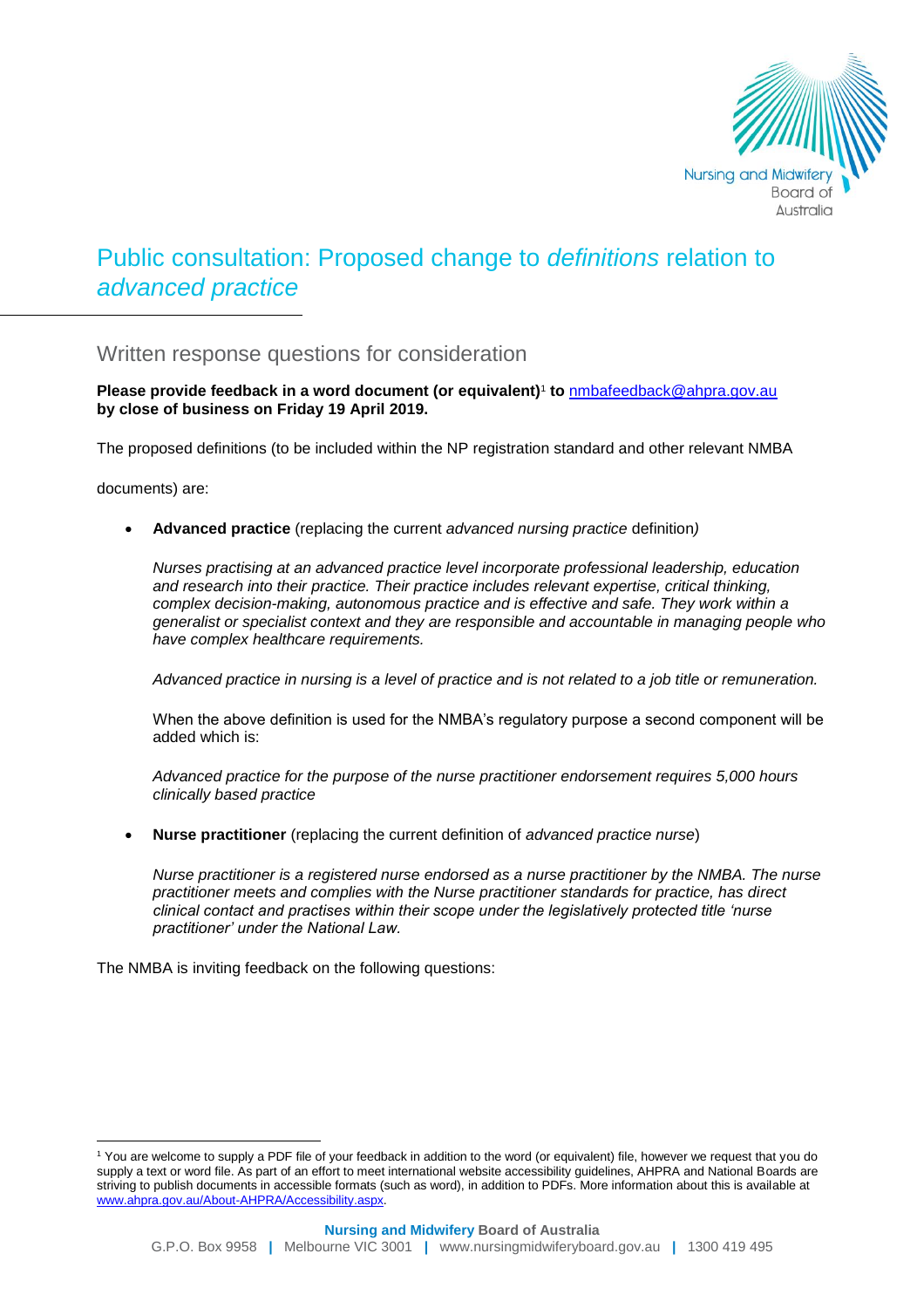# 1. Is the proposed definition of *advanced practice* helpful, clear and more workable compared to the current definition of *advanced nursing practice*?

The proposed definition for **advanced practice** is somewhat helpful, clear and workable compared to the current definition for *advanced nursing practice.* 

Overall the definition is clear in intent and would be reasonably straightforward to interpret and demonstrate where the components of the definition are incorporated into nursing practice.

However, APNA believes that interpretation of the definition may be unclear for nurses working in primary health care settings for the term *"autonomous practice"*.

This may be already under consideration by the NMBA, but APNA would like to see a glossary included with the definition which explains all terms used within the definition. We highlight that these definitions need to take consideration of the fact that nurses practice in a range of primary health care settings as well as in the tertiary setting, and that the definition needs to be set out in such a way as to allow for nurses in all settings to be able to meet the requirements.

Some specific comments regarding *"autonomous practice"*:

Autonomy can be used to describe the ability to make decisions independently and carry out a plan of nursing care, within an individual nurse's scope of practice. However autonomous practice is not contrary to collaboration, and complements the shared work within a multidisciplinary team.

We provide some examples here to illustrate the challenges primary health care nurses may find with the term autonomy in the context of the proposed **advanced practice** definition:

- In certain primary health care settings such as correctional health, health care is predominantly nurse led, and nurses undertake autonomous decision making within their scope of practice, drawing on the multidisciplinary team as required.
- However in general practice, nurses have limited ability to practice autonomously and to full scope of practice due to regulatory and funding constraints. Patients are entitled to Medicare benefits for care delivered predominantly by a GP. There is very little funding available in general practice for nurseled care in collaboration with other health care providers, or for nurse care delivered 'autonomously'. There are numerous examples of *nurses practising at an advanced practice level* in general practice to develop models of care that meet community need, however their efforts are often not sustainable due to current funding models. Thus, it could be difficult for general practice nurses to demonstrate 'autonomous practice', in the strictest definition of those words.

A clear definition of autonomy that accounts for collaborative work within multidisciplinary teams, would add to the helpfulness, clarity and workability of this definition.

# 2. Does the proposed definition of *advance practice* meet the needs of both the regulatory and the nursing profession requirements in the Australian context?

Providing the terms contained in the definition are explained, the proposed **advanced practice** definition would meet the regulatory requirements.

With regards to meeting the nursing profession's requirements, we refer to our response to question 1.